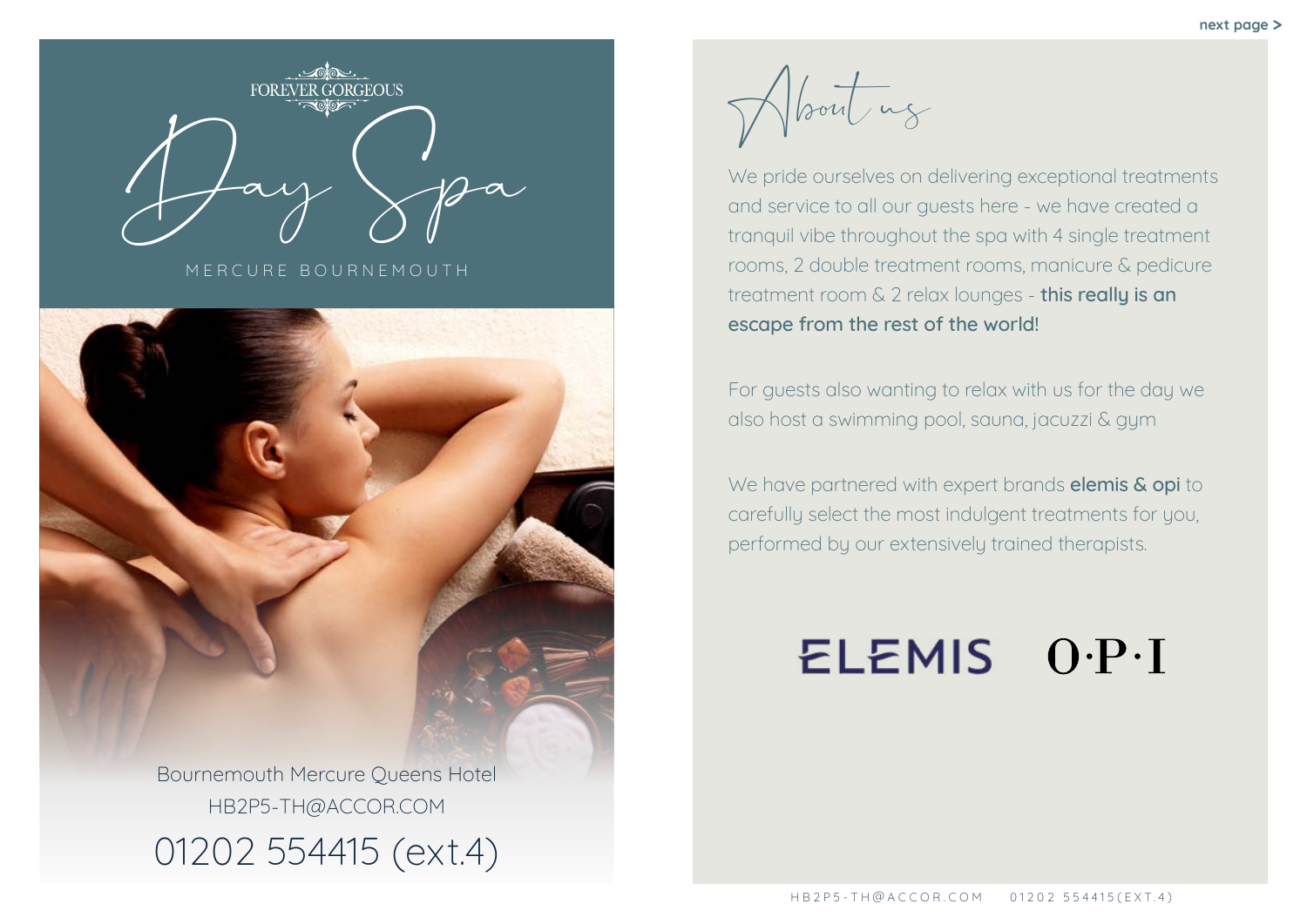HB2P5-TH@ACCOR.COM 01202 554415(EXT.4) HB2P5-TH@ACCOR.COM 01202 554415(EXT.4)

Massages

**BESPOKE BACK NECK & SHOULDER MASSAGE -** 25 minutes **£38 BESPOKE FULL BODY MASSAGE EXPERIENCE -** 55 minutes **£60 ELEMIS FREESTYLE DEEP TISSUE BACK MASSAGE -** 25 minutes **£40 ELEMIS FREESTYLE DEEP TISSUE FULL BODY MASSAGE -** 55 minutes **£65 INDULGENT HOT STONE BACK, NECK & SHOULDER MASSAGE -** 25 minutes **£40 INDULGENT HOT STONE FULL BODY MASSAGE -** 55 minutes **£65 INDIAN HEAD MASSAGE -** 25 minutes **£35 WARM OIL FOOT TREATMENT -** 25 minutes **£33 FOOT & LEG DE-STRESS TREATMENT -** 25 minutes **£38**



**< previous page**

Spa Packages

**THE PICKED BY ME ESSENTIAL PACKAGE -**  50 minutes **£75PP** Choice of 2x 25 minute treatments • Spa Facilities access

### **THE PICKED BY ME LUXURY PACKAGE -**

110 minutes **£130pp** Choice of 2x 55 minute treatments • Spa Facilities access

### **THE RENEW ME PACKAGE -** 25 minutes **£55pp**

• Choice of 25 minute treatment & Afternoon Tea also Spa Facilities access

### 25 minute treatment choice options

Bespoke Back, Neck & Shoulder Massage\* Indulgent Hot Stone Back, Neck & Shoulder Massage\* Freestyle Elemis Deep Tissue Back, Neck & Shoulder Massage\* Indian Head Massage Elemis Salt Scrub Elemis Touch Facial Warm Oil Foot Treatment

**THE INDULGE ME PACKAGE -** 55 minutes **£80pp** Minimum of 2 people

• Choice of 55 minute treatment & Sparkling Afternoon Tea also Spa Facilities access

55 minute treatment choice options Bespoke Full Body Massage\* Indulgent Hot Stone Full Body Massage\* Freestyle Elemis Deep Tissue Full Body Massage\* Indian Head Massage & Warm Oil Foot Treatment Elemis Salt Scrub & facial treatment Elemis Touch Facial Elemis Nectar Nourish Wrap

# **THE DETOX ME PACKAGE -** 75 minutes **£99pp** Choice of 3x 25 minute treatments

# **THE SPOIL ME PACKAGE -** 175 minutes **£160pp**

- Bespoke or Deep Tissue Full Body Massage
- Elemis Touch Facial
- Spa Manicure or Spa Pedicure
- 
- 
- 
- 
- 
- 

\*x1 massage option per person

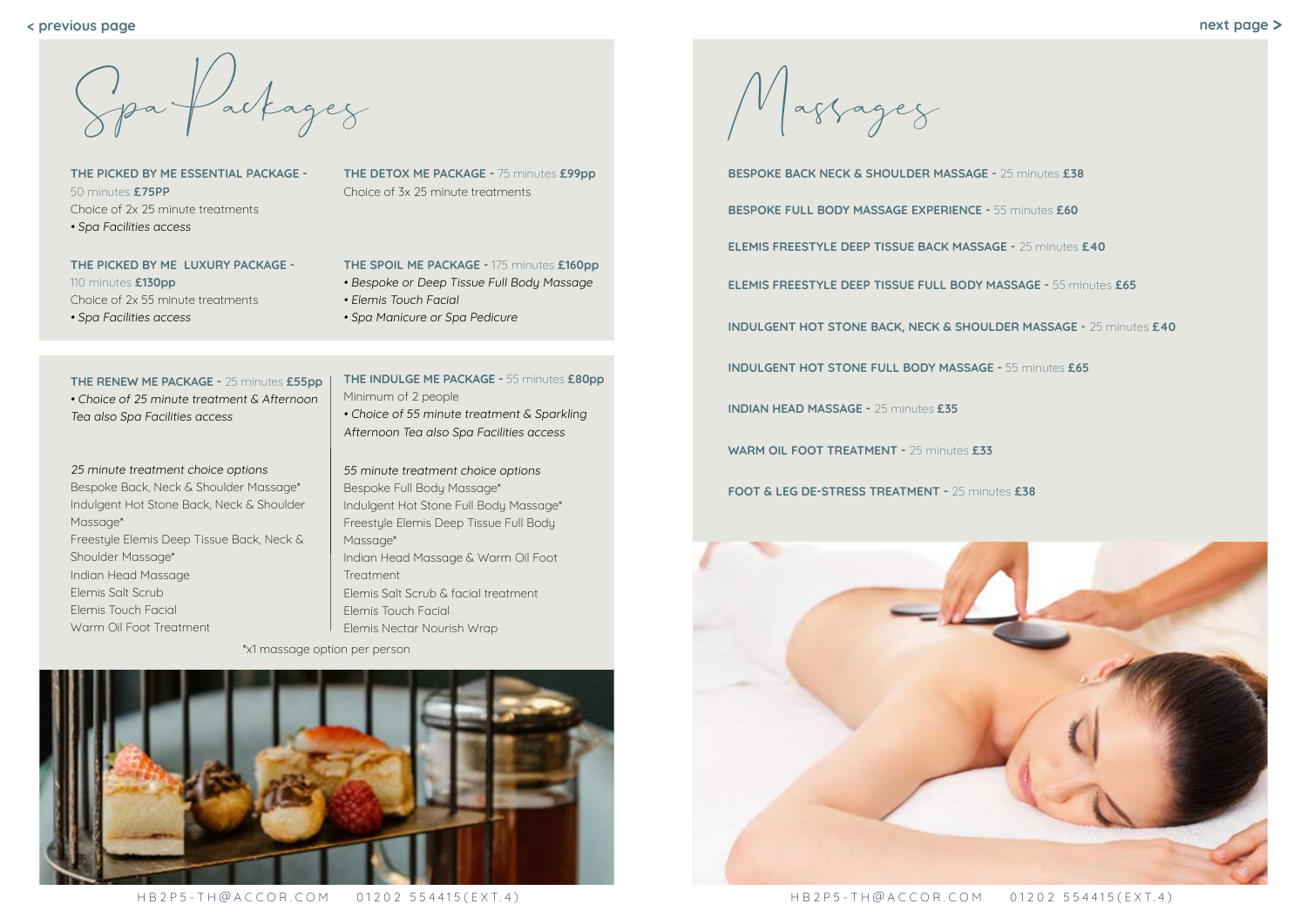Body Spa Treatments

# **ELEMIS GARDEN OF ENGLAND ROSE RESTORE -** 55 minutes **£75 (INCLUDING FACIAL MASSAGE TREATMENT) -** 90 minutes **£95**

Take a walk in an English rose garden with this lavishly hydrating massage. The skin is anointed with nourishing oils whilst a nurturing rose balm and massage techniques comfort the skin and ground the spirit

# **ELEMIS HOT MINERAL BODY BOOST -** 55 minutes **£75**  This treatment stimulates every cell in the body, helping to alleviate muscular pain and remove toxins. The heated minerals are a catalyst to warm and deeply relax the body, and amber massage balm nourishes while the mind is whisked off to invigorating shores with the aromatic ocean

# **REFRESHING BACK TREATMENT -** 45 minutes **£45** A facial for the back! That tricky area that cannot be reached by yourself is fully deep cleansed, including scrub, mask & massage



# **ELEMIS CLEANSING SALT SCRUB -** 45 minutes **£45**

A deeply intense salt scrub designed to invigorate the body and remove dead skin, includes a mini facial

# **THE EDEN EXPERIENCE -** 55 minutes **£65**

This ritual is designed to soothe the body and soul, creating deep relaxation and a feeling of total de-stress, including massage and body wrap

## **THE SPA SAMPLER -** 55 minutes **£65**

A perfect combination of our most popular treatments. Areas focused on Back, Face, Arms & feet to really have the top-to-toe experience

# **ELEMIS NECTAR NOURISHING BODY WRAP -** 55 minutes **£65**

This luscious indulgent treatment has been created to superbly hydrate thirsty skin. From the shores of Tahiti, this delicious combination of flowers creates an infused perfume oil called monoi oil which is drizzled all over the body. This exotic experience will leave skin radiant & glowing



Body Spa Treatments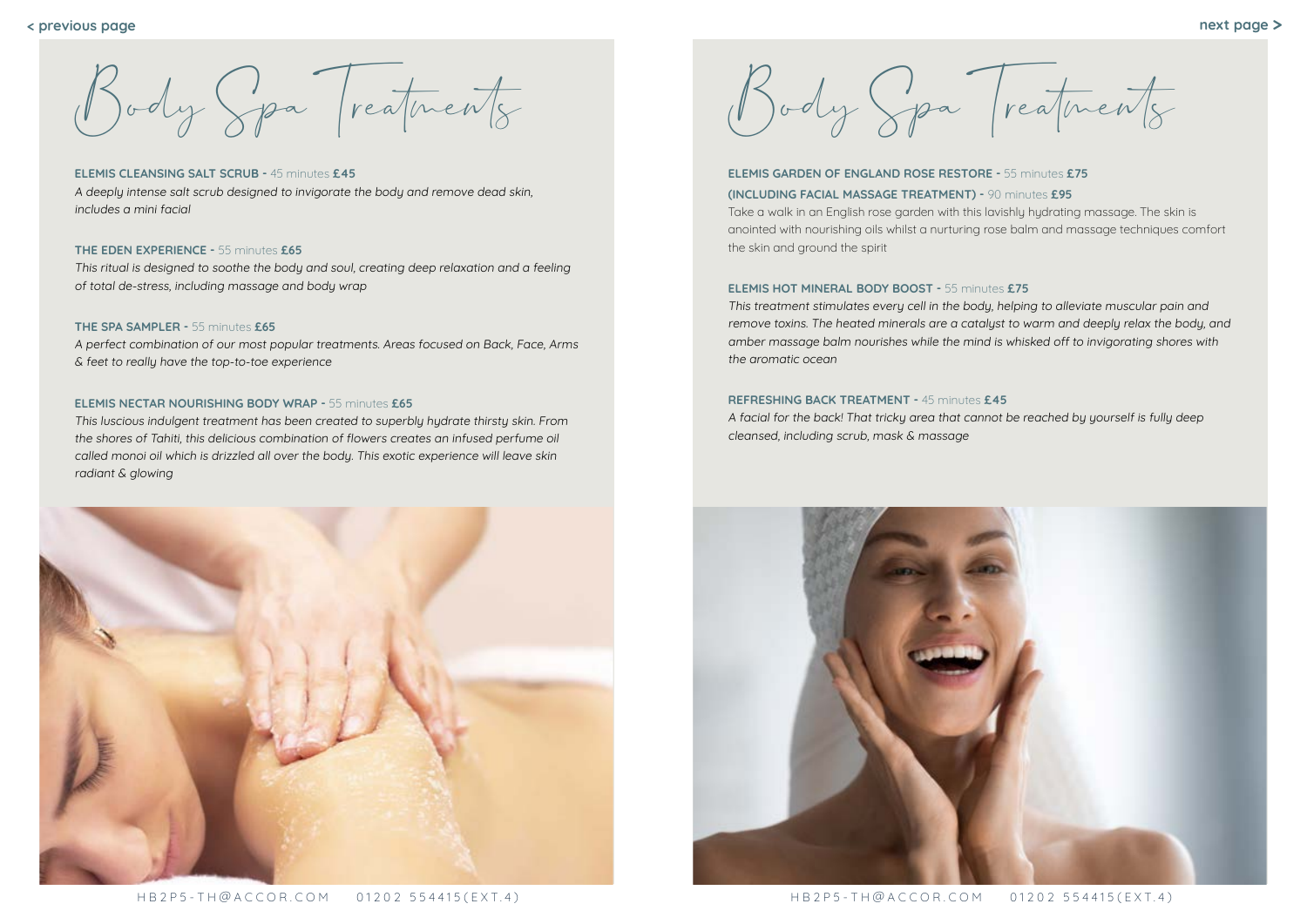HB2P5-TH@ACCOR.COM 01202 554415(EXT.4) HB2P5-TH@ACCOR.COM 01202 554415(EXT.4)

Elemis Touch Facials

**PRO GLOW GENIUS -** 75 minutes **£89 YOUR LINE-FIGHTING SUPERHERO FACIAL**

Clinically proven intelligent skincare and our triple level approach to skin hydration results in transformative results for younger-looking skin. Powered by ULTRA-SMART technology, with a spotlight on deep-set wrinkles for maximum facial rejuvenation and skin hydration, skin will be visibly smoother, resilient and firmer-looking. Line-fighting facial experience, skin will immediately appear firmer and more radiant after just one treatment.



# **PRO GLOW RENEWAL -** 25 minutes **£38** or 55 minutes **£55 FOR GORGEOUS GLOWING SKIN**

Signature deep cleansing skin wellness facial, showcasing prebiotics and antioxidantrich goodness to deliver healthy-looking, lit-from-within glow. In one treatment skin looks visibly refreshed and rebalanced

# **PRO GLOW RESURFACE -** 25 minutes **£38** or 55 minutes **£55**

# **RESURFACING FOR STUNNINGLY SMOOTH SKIN**

Dull, uneven, tired-looking skin will appear instantly brighter, smoother and renewed. Enlarged pores, blemishes and blackheads will be powered by patented tri-enzyme technology minimising the look of uneven tone, texture, fine lines and pigmentation

# **PRO GLOW BRILLIANCE -** 25 minutes **£38** or 55 minutes **£55**

## **YOUR RECIPE FOR RADIANCE**

A fusion of superfoods and antioxidant-rich facial oils plump the skin with moisture, whilst helping to nourish and protect. Immediately revealing an outdoor-fresh glow, skin is left feeling fresh, radiant and healthy.

# **PRO GLOW SMOOTH -** 25 minutes **£38** or 55 minutes **£55**

# **HIT WORKOUT FOR YOUR SKIN**

Powerful resurfacing technology lifts away dead skin cells to smooth, renew and refine, whilst improving the appearance of skin tone and luminosity. Skin is prepped for an infusion of hydration that will double its moisture content, leaving it feeling plump and hydrated, whilst



El emig Jouch Facials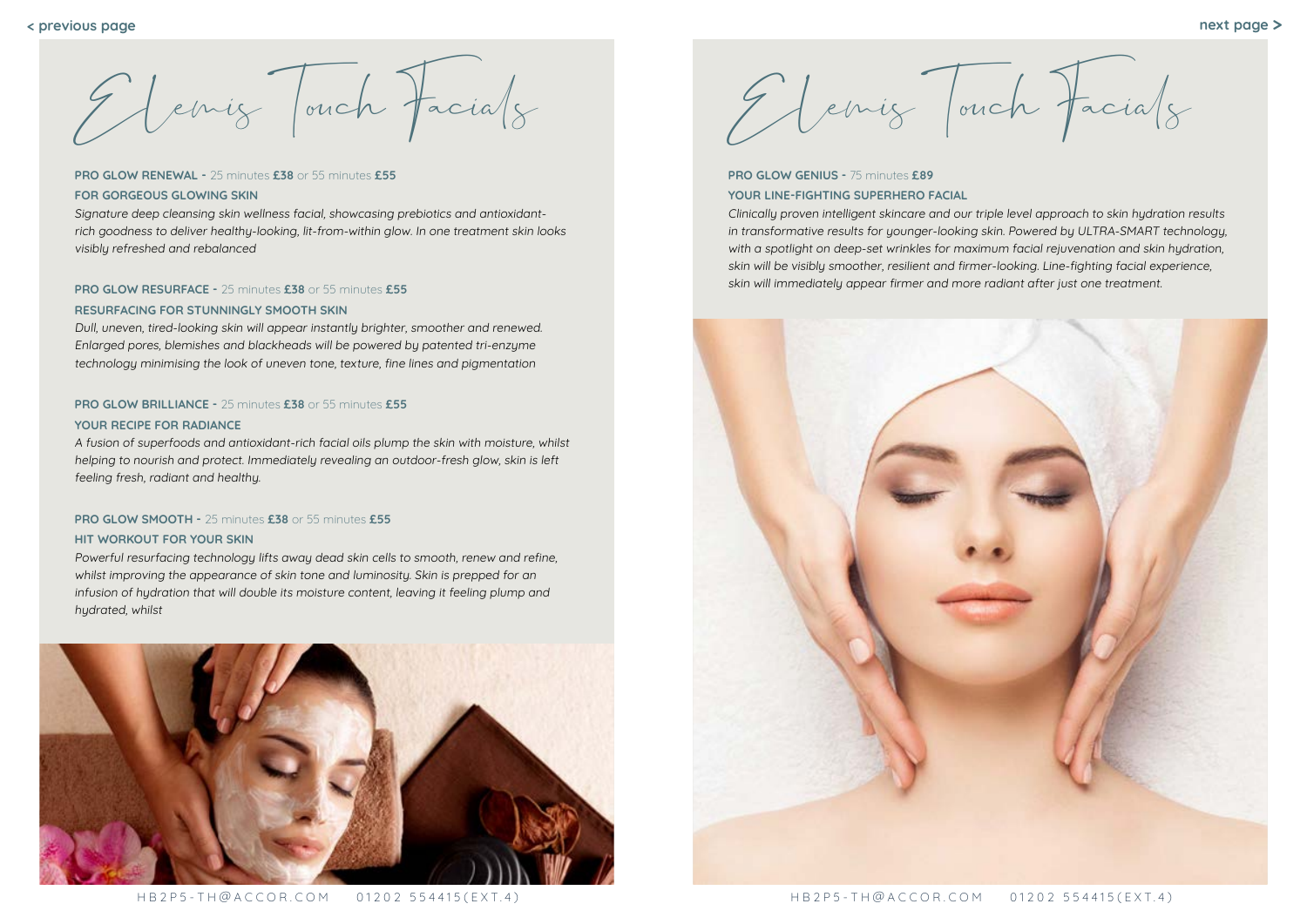Pregnancy

**PREGNANCY BACK NECK & SHOULDER MASSAGE -** 25 minutes **£40**

**PREGNANCY INDIAN HEAD MASSAGE -** 25 minutes **£35**

**ELEMIS PREGNANCY NURTURING MASSAGE -** 55 minutes **£60**

**ELEMIS PREGNANCY NURTURING FACE & BODY TREATMENT -** 75 minutes **£75** A face & body experience leaving you feeling head-to-toe has been nourished and relieved of aches and pains experienced during pregnancy

# **ELEMIS NECTAR NOURISHING BODY WRAP -** 55 minutes **£65**

This luscious indulgent treatment has been created to superbly hydrate thirsty skin. From the shores of Tahiti, this delicious combination of flowers creates an infused perfume oil called monoi oil which is drizzled all over the body. This exotic experience will leave skin radiant & glowing

# **THE MUM & BUMP NURTURING PACKAGE -** 110 minutes **£130**

Choice of 2x 55 minute treatments Elemis Pregnancy Nurturing Massage\* | Pregnancy Indian Head Massage & Warm oil Foot Treatment\* | Elemis Nectar Nourish Body Wrap\* | Elemis Touch Facial | Spa Pedicure by OPI | Spa Manicure by OPI

\*x1 massage option per person



Elemis Biotec Facials

**FOR GORGEOUS GLOWING SKIN -** 25 minutes **£45** or 55 minutes **£75 PRO GLOW RENEWAL +**

Signature deep cleansing skin wellness facial, showcasing prebiotics and antioxidantrich goodness to deliver healthy-looking, lit-from-within glow. In one treatment skin looks visibly refreshed and rebalanced

Supercharged with Elemis Biotec Ultrasonic Resurfacing

# **PRO GLOW RESURFACE + -** 25 minutes **£45** or 55 minutes **£75**

# **RESURFACING FOR STUNNINGLY SMOOTH SKIN**

Dull, uneven, tired-looking skin will appear instantly brighter, smoother and renewed. Enlarged pores, blemishes and blackheads will be powered by patented tri-enzyme technology minimising the look of uneven tone, texture, fine lines and pigmentation Supercharged with Elemis Biotec Ultrasonic resurfacing, LED Light Therapy & Galvanic

# **PRO GLOW BRILLIANCE + -** 25 minutes **£45** or 55 minutes **£75**

### **YOUR RECIPE FOR RADIANCE**

A fusion of superfoods and antioxidant-rich facial oils plump the skin with moisture, whilst helping to nourish and protect. Immediately revealing an outdoor-fresh glow, skin is left feeling fresh, radiant and healthy.

Supercharged with Elemis Biotec Ultrasonic resurfacing, 02 Infusion & Galvanic

# **PRO GLOW SMOOTH + -** 25 minutes **£45** or 55 minutes **£75**

# **HIT WORKOUT FOR YOUR SKIN**

Powerful resurfacing technology lifts away dead skin cells to smooth, renew and refine, whilst improving the appearance of skin tone and luminosity. Skin is prepped for an infusion of hydration that will double its moisture content, leaving it feeling plump and hydrated, whilst delivering an immediate and visibly tightened effect. Supercharged with Elemis Biotec Ultrasonic Resurfacing, Microcurrent & 02 Infusion

### **PRO GLOW GENIUS + -** 75 minutes **£99**

### **THE ULTIMATE AGE-DEFYING EXPERIENCE**

Harnessing the powerful benefits of all 5 Elemis Biotec technologies, skin will be visibly smoother, more sculpted, and firmer with a spotlight on deep-set wrinkled for maximum, multi-faceted facial rejuvenation and skin hydration.

An unsurpassed, age-defying facial resulting in a more lifted, radiant, youthful appearance after just one treatment.

Supercharged with Elemis Biotec Ultrasonic Resurfacing, Microcurrent, Galvanic, Light Therapy & 02 Infusion.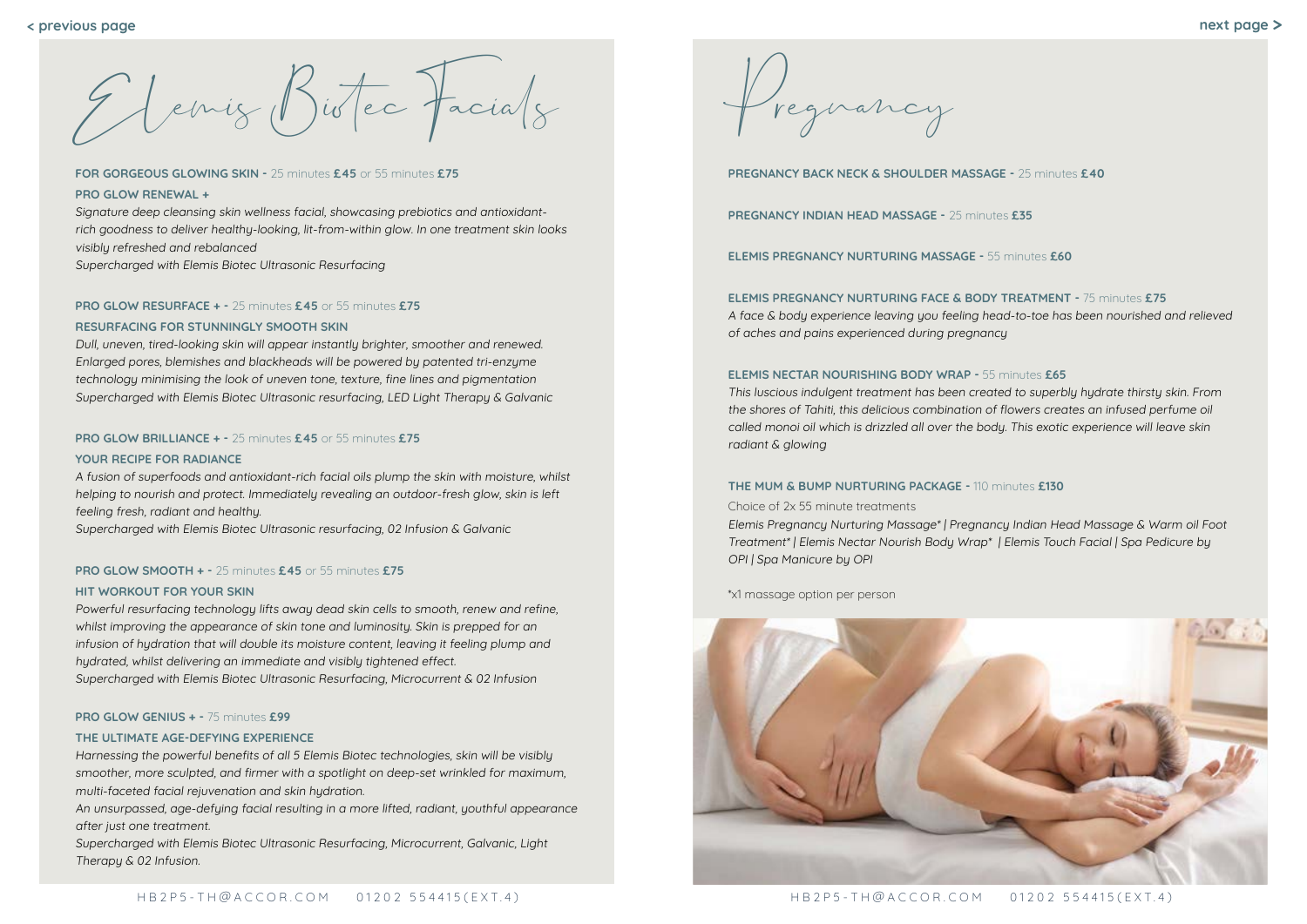

HB2P5-TH@ACCOR.COM 01202 554415(EXT.4) HB2P5-TH@ACCOR.COM 01202 554415(EXT.4)

F inishing Touches

**EYEBROW SHAPE -** 15 minutes **£10**

**EYEBROW TINT -** 10 minutes **£8.50**

**EYELASH TINT -** 20 minutes **£15**

**EYELASH TINT, EYEBROW TINT & SHAPE -** 45 minutes **£25**

Patch Test is required for all Tinting treatments at least 24 hours prior to the treatment



F inishing Touches

**SIGNATURE MANICURE BY OPI -** 45 minutes **£30** File, Cuticle work, Massage & Application of OPI Lacquer

**SIGNATURE PEDICURE BY OPI -** 45 minutes **£30** File, Cuticle work, Hard Skin Removal, Massage & Application of OPI Lacquer

**SPA MANICURE BY OPI -** 75 minutes **£45** File, Cuticle work, Exfoliation, Mask & Heated Mitts, Massage & Application of OPI Lacquer

**SPA PEDICURE BY OPI -** 75 minutes **£45** File, Cuticle work, Exfoliaton & Hard skin removal, Mask & Heated boots, Massage & Application of OPI Lacquer

**SOLO GELCOLOUR -** 45 minutes **£30** File, Cuticle work & Application of OPI Gelcolour cured under UV Light

**SPA MANICURE WITH GELCOLOUR -** 75 minutes **£50** File, Cuticle work, Exfoliation, Mask & Heated Mitts, Massage & Application of OPI Gelcolour

**SPA PEDICURE WITH GELCOLOUR -** 75 minutes **£50** File, Cuticle work, Exfoliation, Mask & Heated Boots, Massage & Application of OPI Gelcolour

**GEL REMOVAL -** 20 minutes **£15 OR £10 IF HAVING GEL RE-APPLIED** Removal of Gel, File & cuticle tidy of nails

**< previous page next page >**